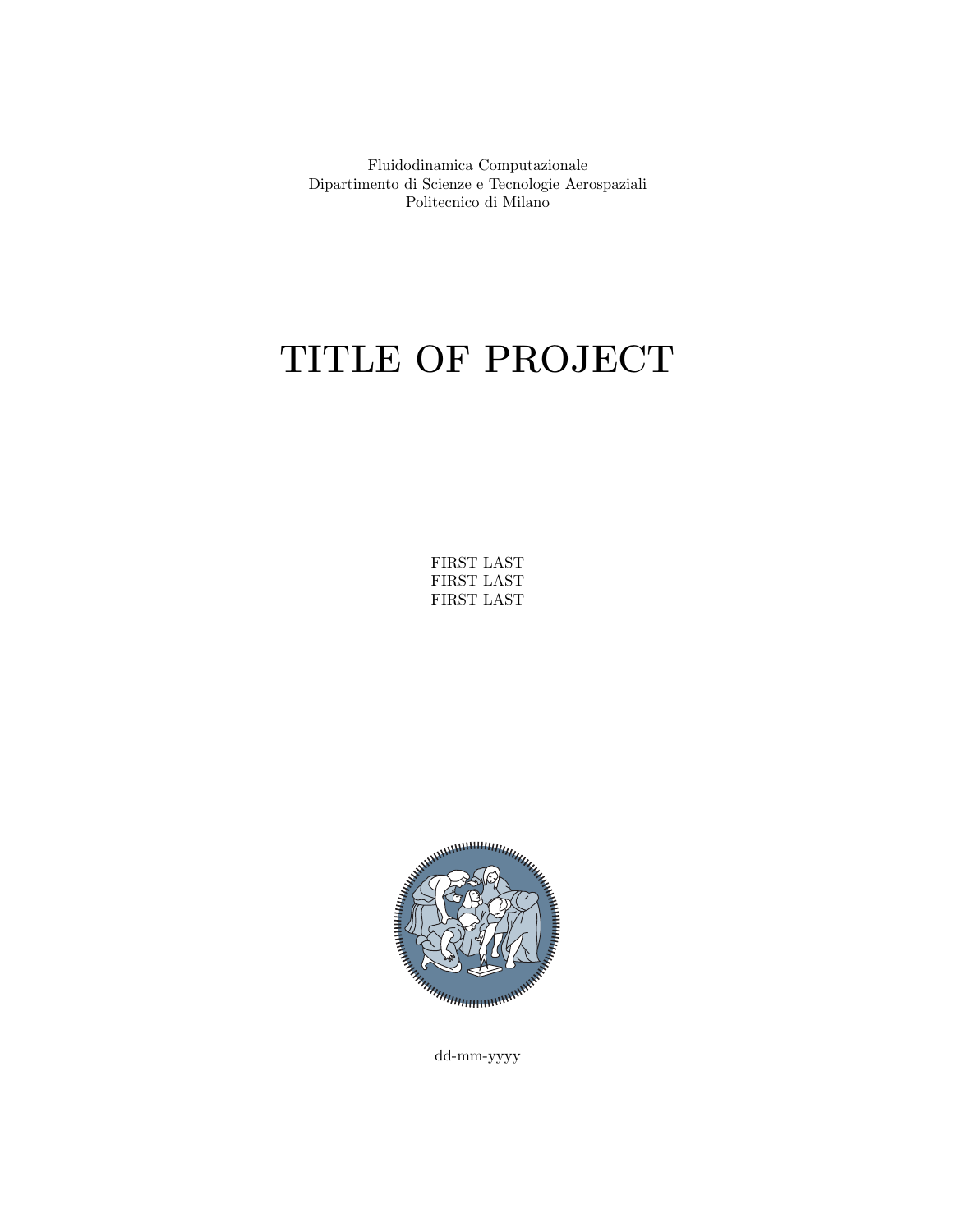#### Contents

|    | 1 Summary                         |                |
|----|-----------------------------------|----------------|
|    | Problem definition and background | $\mathbf{2}$   |
|    | 2.1                               | $\overline{2}$ |
|    | 2.2                               | 2              |
| 3  | Design of Experiment              | 3              |
| 4  | Computational model               | $\overline{4}$ |
|    | 4.1                               | $\overline{4}$ |
|    | 4.2                               | $\overline{4}$ |
|    | 4.3                               | $\overline{4}$ |
| 5. | Results                           | 5              |
|    | 5.1                               | 5              |
|    | 5.1.1                             | 5              |
| 6  | Conclusions                       | 6              |
|    | <b>Bibliography</b>               |                |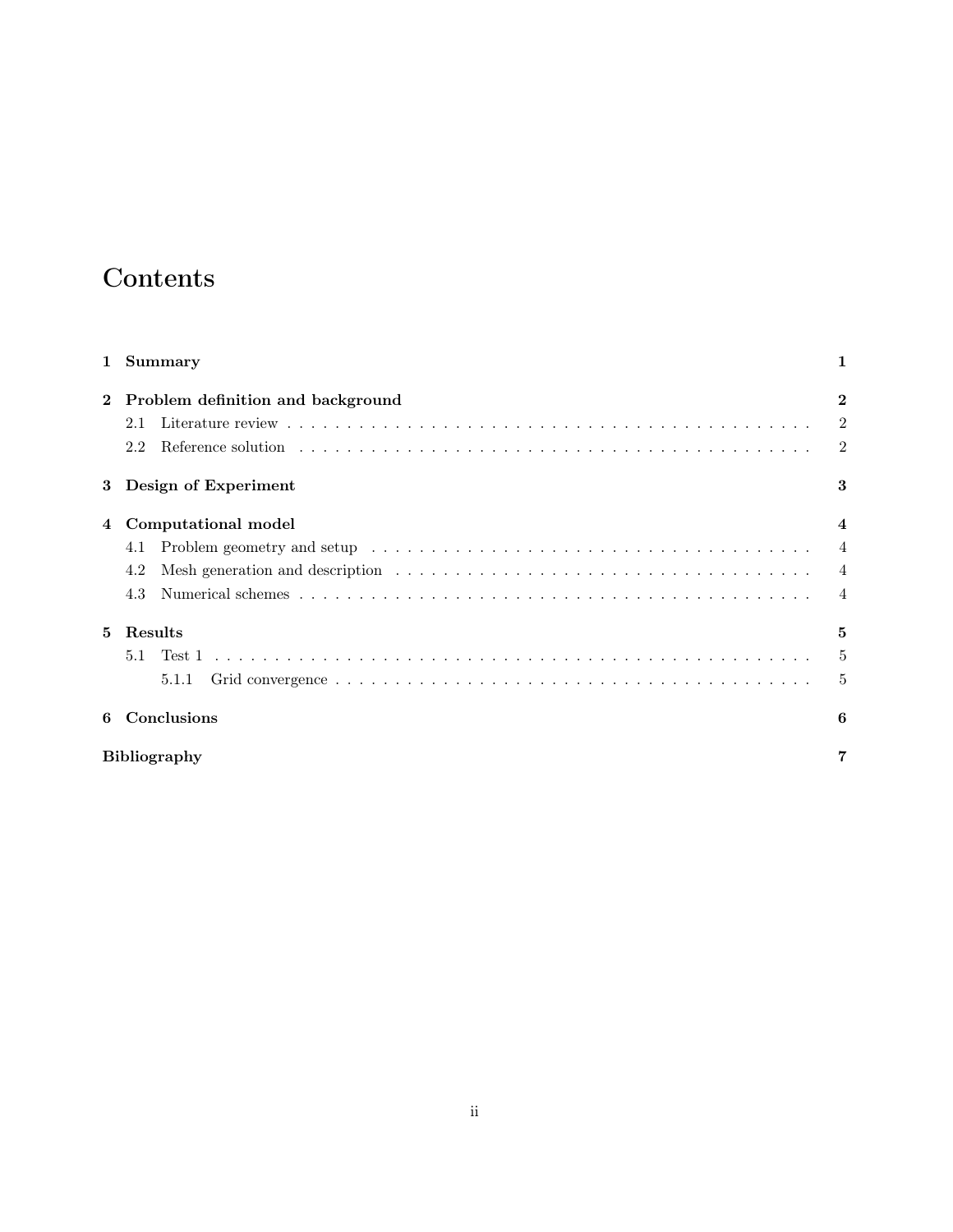# <span id="page-2-0"></span>1. Summary

[Briefly describe the goal of the project.]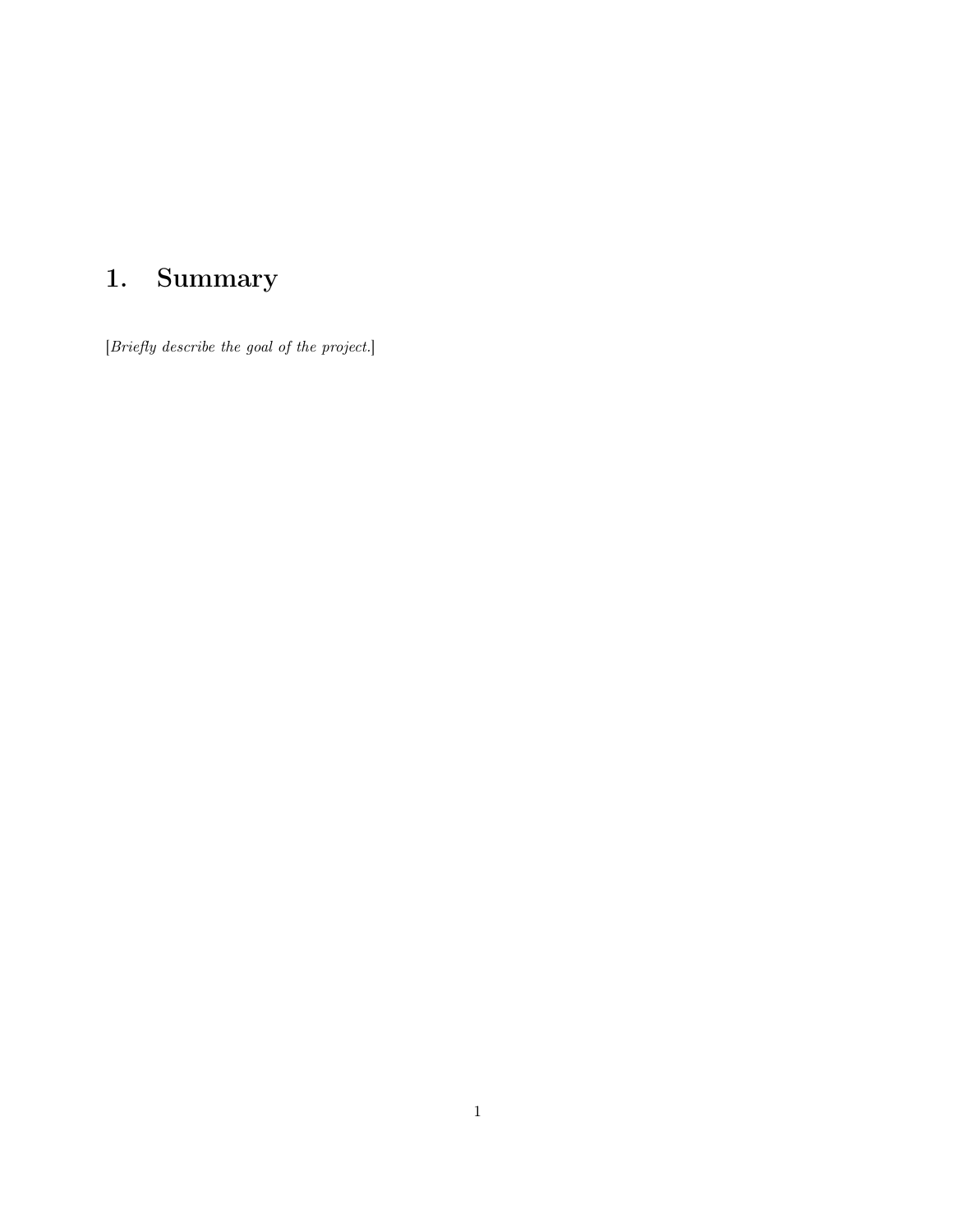#### <span id="page-3-0"></span>2. Problem definition and background

[Introduce the problem and state the objective of your work. Briefly present the state of the art regarding the chosen topic and report a reference solution (i.e. numerical or experimental, or the exact one if available).]

#### <span id="page-3-1"></span>2.1 Literature review

#### <span id="page-3-2"></span>2.2 Reference solution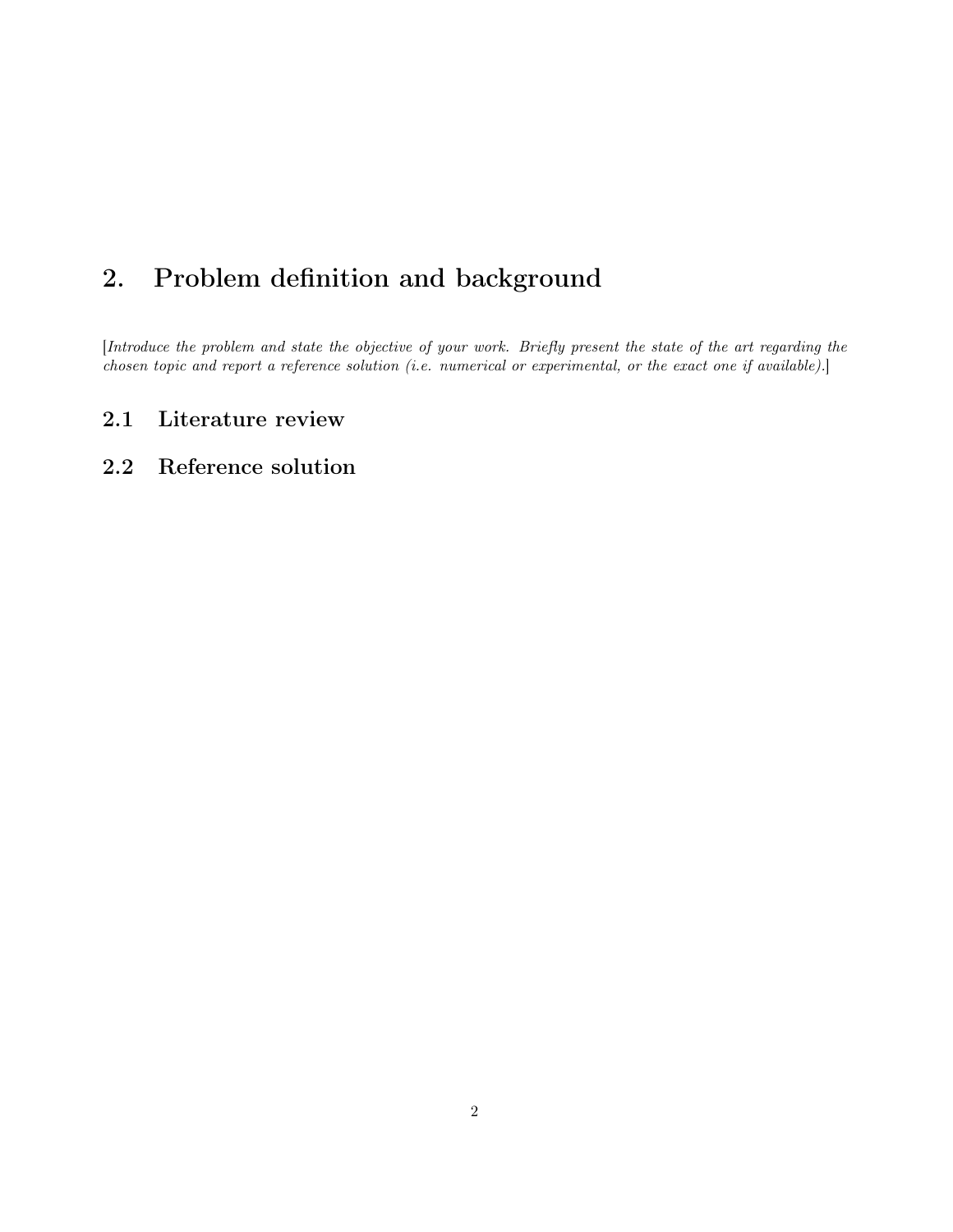# <span id="page-4-0"></span>3. Design of Experiment

[Describe the process used to meet the project goal.]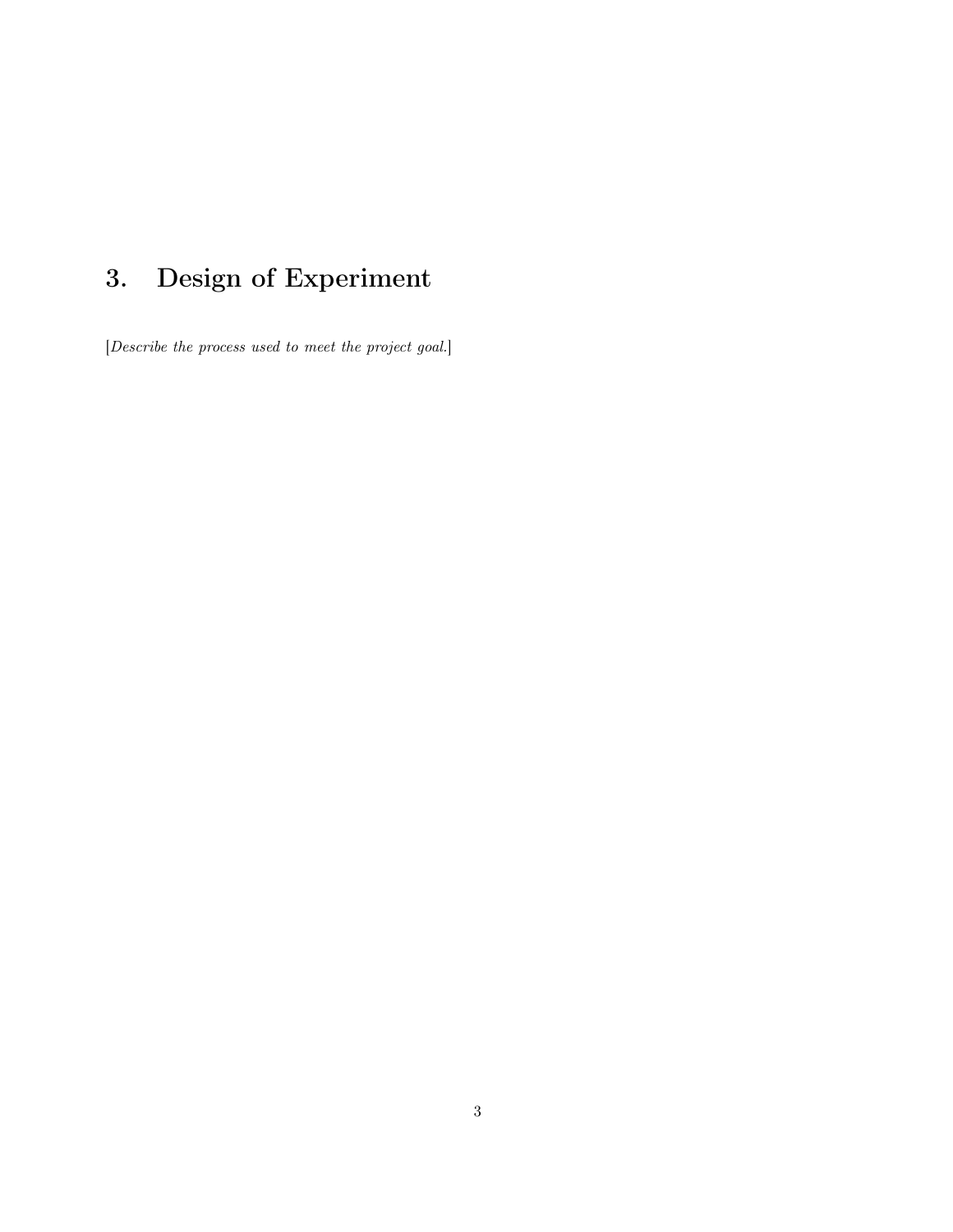### <span id="page-5-0"></span>4. Computational model

[Describe thoroughly the computational model/s used in the project]

- <span id="page-5-1"></span>4.1 Problem geometry and setup
- <span id="page-5-2"></span>4.2 Mesh generation and description
- <span id="page-5-3"></span>4.3 Numerical schemes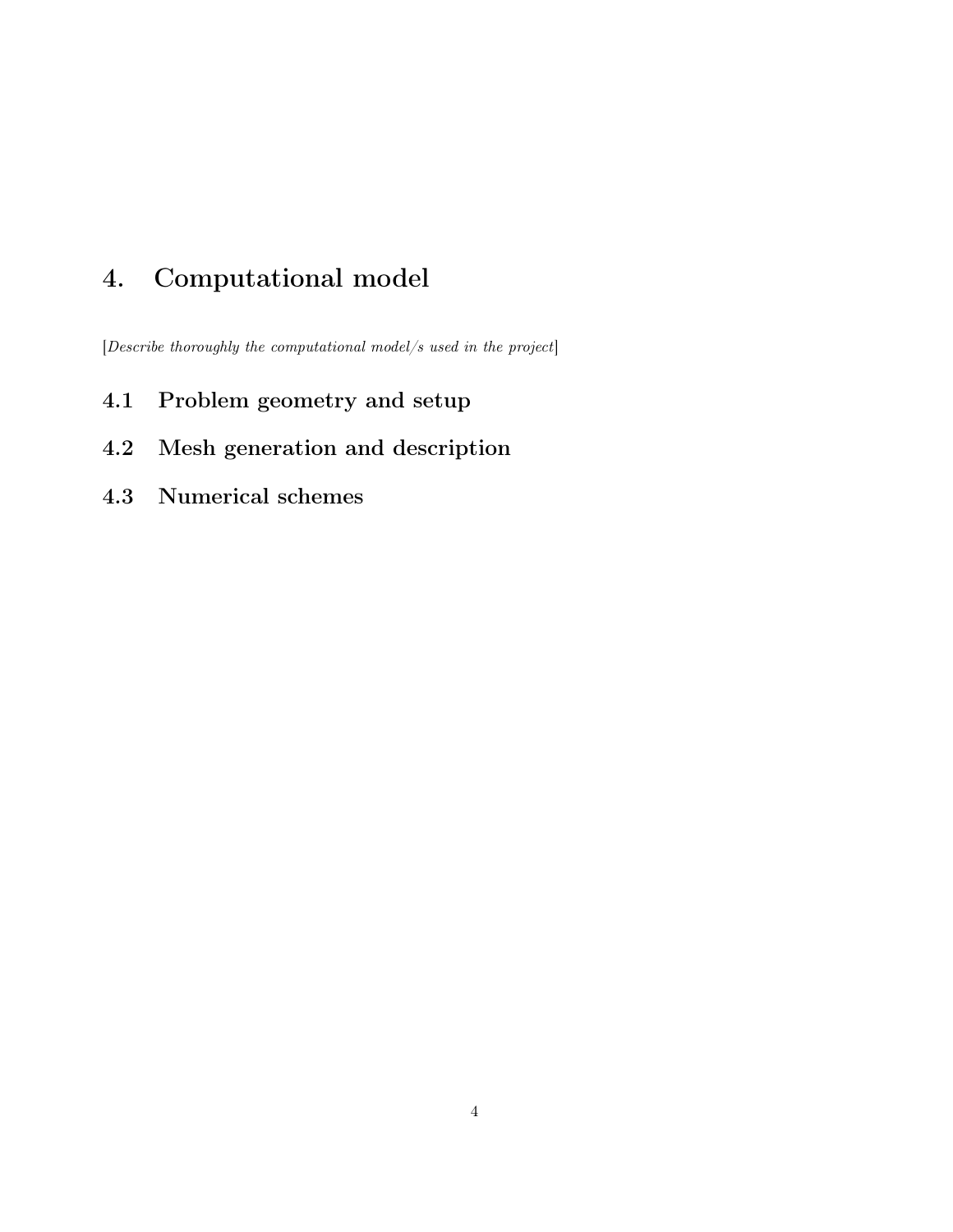#### <span id="page-6-0"></span>5. Results

[ Report the results of the simulations. Validate your work, i.e. show that the computational model [\(4\)](#page-5-0) and the simulations you run (the DoE [3\)](#page-4-0) were able to obtain the goal of the project]

#### <span id="page-6-1"></span>5.1 Test 1

#### <span id="page-6-2"></span>5.1.1 Grid convergence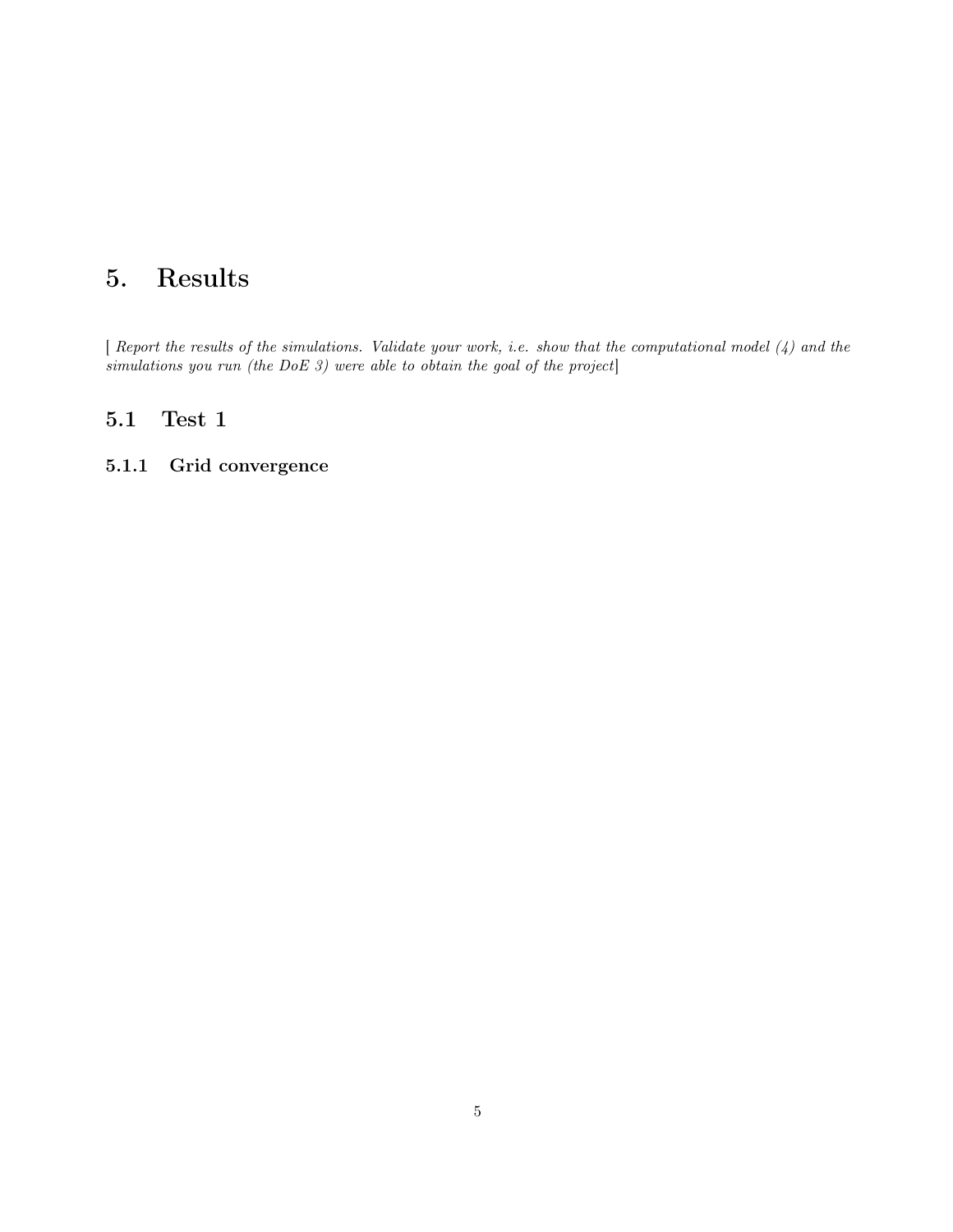<span id="page-7-0"></span>6. Conclusions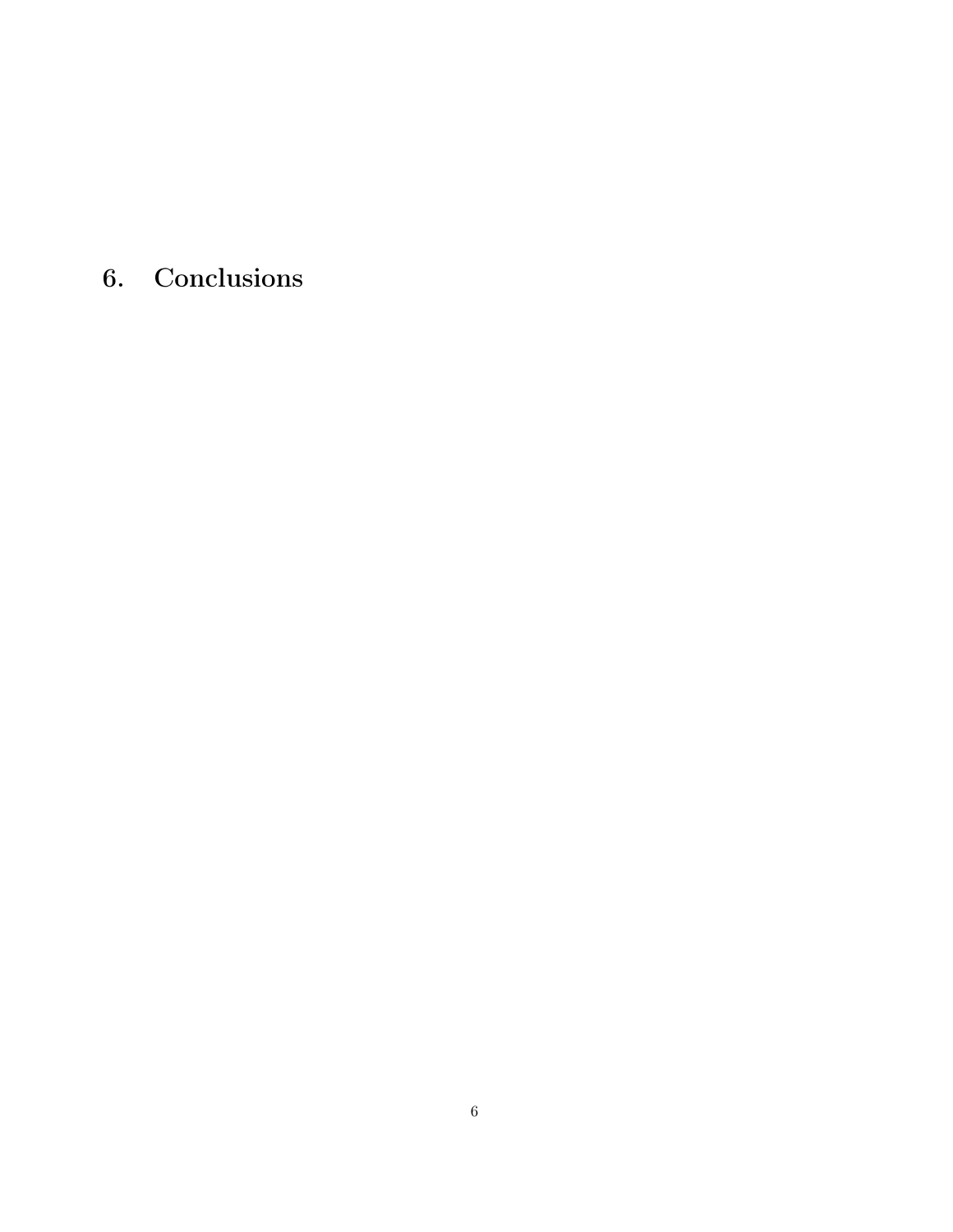### <span id="page-8-0"></span>Bibliography

<span id="page-8-1"></span>[1] Thomas D Economon, Francisco Palacios, Sean R Copeland, Trent W Lukaczyk, and Juan J Alonso. Su2: An open-source suite for multiphysics simulation and design. Aiaa Journal, 54(3):828–846, 2015.